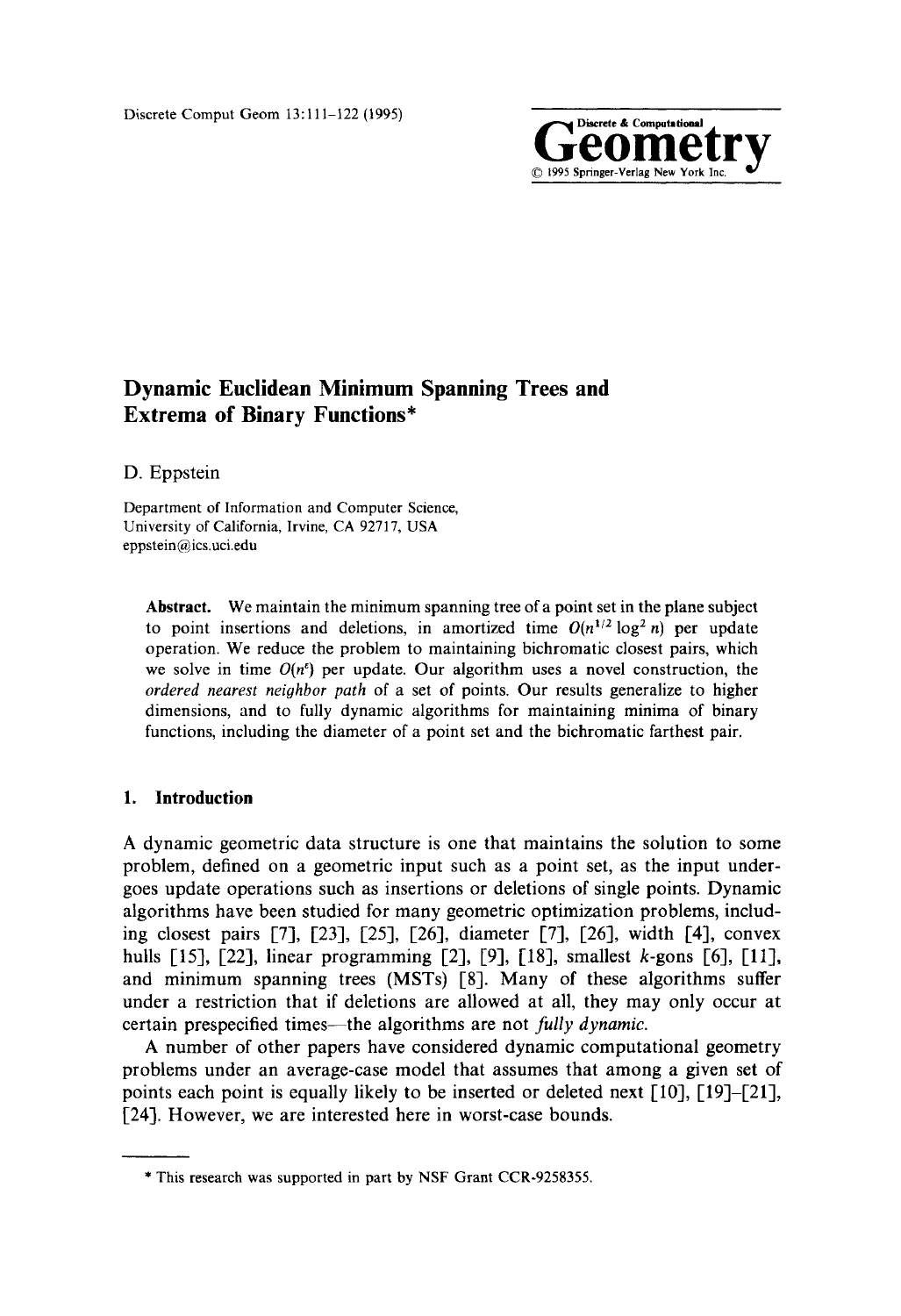We are particularly interested in the dynamic geometric MST problem. If only insertions are allowed, it is not hard to maintain the MST in time  $O(\log^2 n)$  per update. The same bound has recently been achieved for *off-line* updates consisting of a prespecified sequence of insertions and deletions [8]; this can be further improved for rectilinear metrics. No known on-line algorithm allowing both insertions and deletions (or even deletions only) had significantly better worst-case bounds than the trivial *O(n* log n) method of recomputing the MST from scratch after each update.

Following Agarwal *et al.* [1], we reduce MST maintenance to the *bichromatic closest-pair* problem. Suppose we are given two point sets: red points R and blue points B. The bichromatic closest pair is the pair of two points  $p \in R$  and  $q \in B$ , minimizing the distance *pq*. In other words,  $d(p, q) = d(R, B)$ . The dynamic geometric MST problem can be reduced to maintaining dynamically the solutions to several bichromatic closest-pair problems, and to solving a dynamic graph MST problem in which edges are inserted or deleted according to the behavior of the closest pairs. If we were performing insertions only, maintaining bichromatic closest pairs would not be difficult. Vaidya [27] described a method for performing insertions in the red set, and both insertions and deletions in the blue set, in time  $O(n^{1/2} \log n)$  per operation. However, no fully dynamic algorithm for this problem was previously known.

A generalization of bichromatic closest pairs was described by Dobkin and Suri [7], who describe methods for computing the minimum of any binary function  $f(x, y)$ , with x and y ranging over all values in input sets X and Y. Dobkin and Suri gave algorithms for maintaining such minima in a semi-on-line model of computation, in which as each point is inserted we are told the time it will be deleted; their algorithm needs only the existence of a data structure that, given a value y, finds the value x among the given inputs that minimizes  $f(x, y)$ . This class of functions includes the closest-pair problem, the diameter problem mentioned earlier, and many similar geometric optimization problems. Dobkin and Suri call this problem that of finding minima of decomposable functions, however, this terminology is unfortunate as the word "decomposable" has been used in the literature to mean something different  $[5]$ : a function f on sets is decomposable if, whenever S is the disjoint union of  $S_1$  and  $S_2$ ,  $f(S)$  can be computed easily from  $f(S_1)$  and  $f(S_2)$ . We prefer to call this problem that of finding the minima of binary functions. In any case no fully dynamic algorithm for such problems was previously known.

In this paper we provide the first known fully dynamic algorithms for the following geometric optimization problems.

- 9 For any planar point set undergoing point insertions and deletions, and for any  $\epsilon > 0$ , the Euclidean bichromatic closest pair, bichromatic farthest pair, or diameter can be maintained in amortized time  $O(n^e)$  per insertion or deletion.
- 9 For any planar point set undergoing point insertions and deletions, the Euclidean MST can be maintained in amortized time  $O(n^{1/2} \log^2 n)$  per insertion or deletion.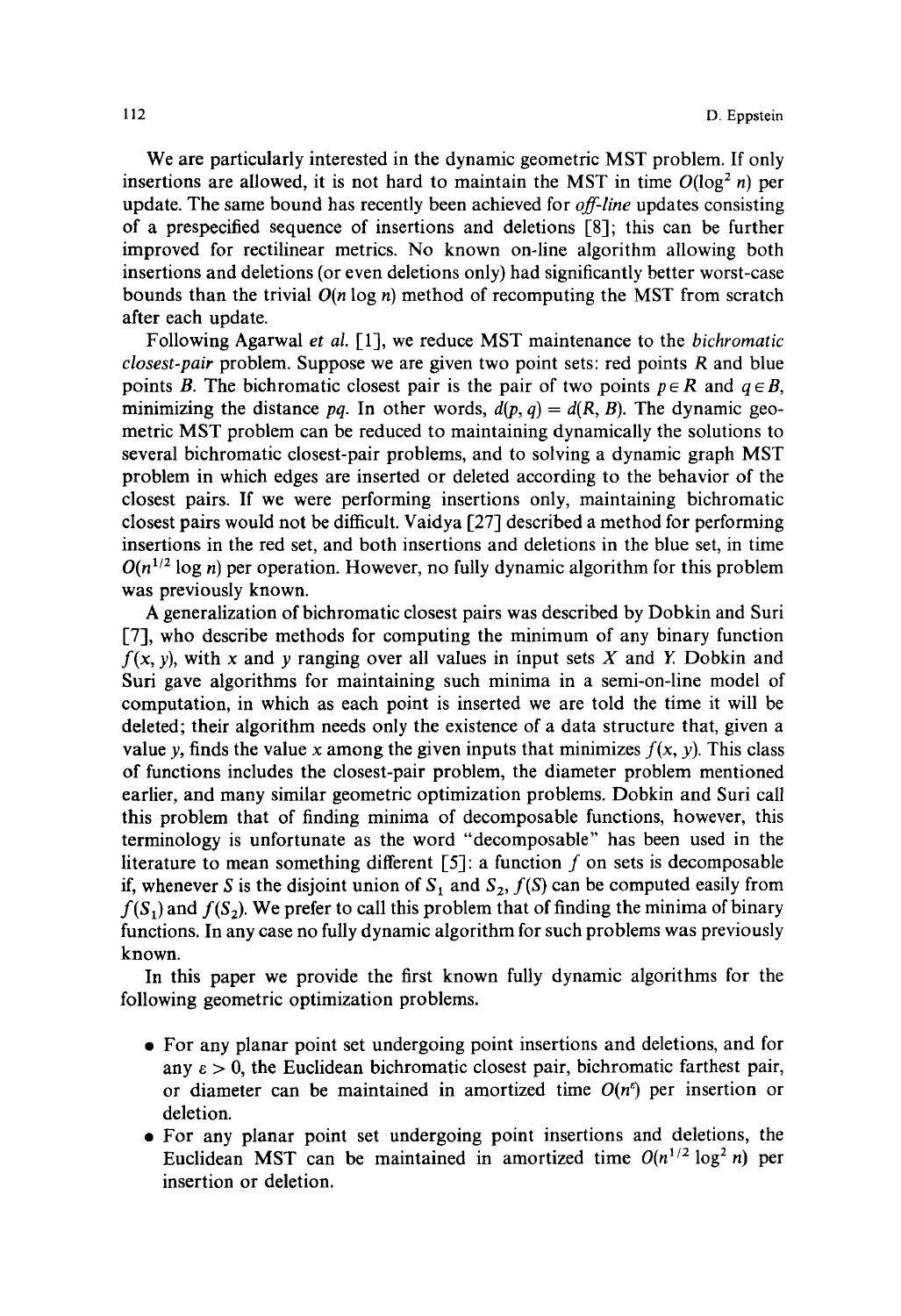- For d-dimensional point sets in the rectilinear  $(L_1 \text{ or } L_{\infty})$  metrics, and for the Euclidean metric in dimension  $d \leq 4$ , the MST can be maintained in amortized time  $O(n^{1/2} \log^d n)$  per update.
- 9 For a point set of any fixed dimension, the Euclidean MST, bichromatic closest pair, bichromatic farthest pair, diameter, minimum or maximum distance between a point and a hyperplane, and minimum or maximum separation between axis-aligned boxes, can all be maintained in amortized time  $O(n^{1-\epsilon})$  per update, where  $\epsilon > 0$  is some constant depending on d.

More generally, we maintain the minimum or maximum of any binary function, given a data structure that answers nearest-neighbor queries for that function and that allows fully dynamic point insertions and deletions. For example, our methods solve the problems of the minimum separation among a set of rectangles or higher-dimensional axis-aligned boxes, the minimum or maximum distance between a set of points and a set of hyperplanes, and the minimum or maximum axis-aligned rectangles or boxes having a long diagonal defined by a pair of points.

## **2. The Dynamic Post Office Problem**

We use a data structure for the *post office problem* as a key subroutine in our algorithm. In this problem a point set S and a query point  $p$  are given; the problem is to find the nearest point to p in S. If S is unchanging, this can be done by computing a Voronoi diagram of S (in time  $O(n \log n)$  for the Euclidean planar metric), and performing point-location queries in the diagram  $(O(\log n)$  time in the plane).

In our use of this problem, S undergoes point insertions and deletions. Until recently the best-known algorithm for such a dynamic post office problem involved partitioning the points into groups, and recomputing the Voronoi diagram in a single group after each update; this approach results in update and query times of  $O(n^{1/2} \log^{1/2} n)$ . In a recent breakthrough, Agarwal and Matousek [2], [3] showed how to solve the post office problem by applying parametric search techniques together with a half-space range-searching data structure. They were able to achieve the following result.

**Lemma 1** [2], [3]. *For any fixed*  $\varepsilon > 0$ , *there is a data structure with which we can insert and delete points in a planar set S, and find the nearest neighbors to 9iven query points, in time*  $O(n^e)$  *per insertion, deletion, or query.* 

Agarwal and Matousek's technique can also be extended to higher dimensions. For any dimension d they present data structures taking time  $O(n^{1-2/(d/2)+1)+\epsilon})$ per operation. Their data structure takes space  $O(n^{1+\epsilon})$  for  $d = 2$ , and has higher space bounds in higher dimensions.

We note that for rectilinear ( $L_1$  and  $L_{\infty}$ ) metrics, orthogonal range query data structures let us solve the post office problem in time  $O(log^d n)$  per operation [16], [17], [28].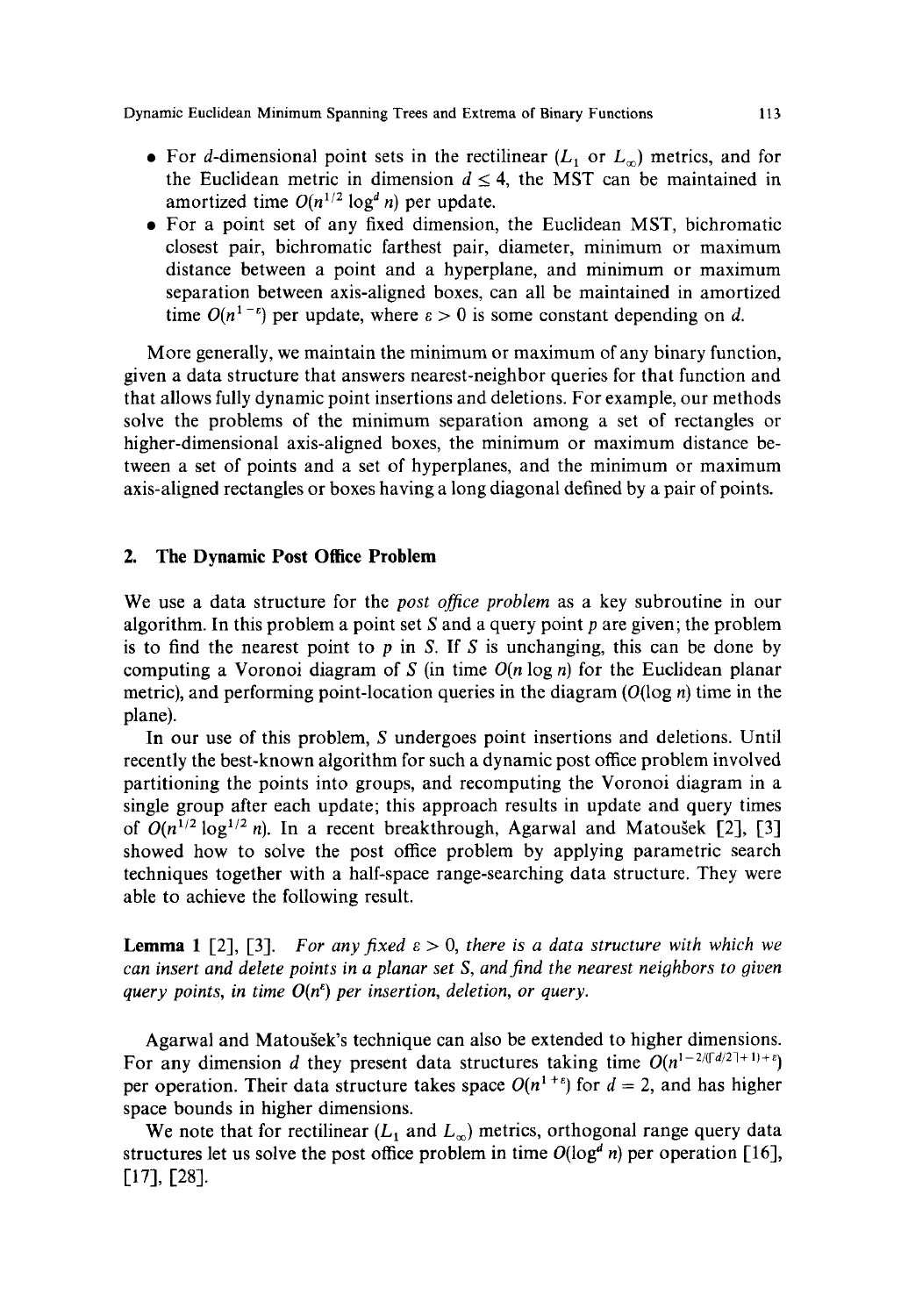# **3. Ordered Nearest Neighbors**

Suppose we are given a bichromatic set S of red and blue points. We define a *bichromatic ordered nearest-neighbor path* to be a path produced by the following sequence of operations. We first choose  $p_1$  arbitrarily. Then we successively extend this path by one more point, by choosing  $p_{i+1}$  to be the nearest neighbor to  $p_i$ among the unchosen points of the opposite color. If there are *m* red points and  $n > m$  blue points, and we begin the path with a red point, the path will contain 2*m* vertices, after which we are left with  $n - m$  unmatched blue points.

**Lemma 2.** Let S be a bichromatic point set, with m red points and  $n > m$  blue *points. Suppose, for distance function d(p,* q), *the post office problem for S can be solved (after a preprocessing stage taking time P(n)) in time T(n) per insertion, deletion, or query. Then we can compute a bichromatic ordered nearest-neighbor path for S in time*  $O(P(n) + mT(n))$ *.* 

*Proof.* We maintain two post office problem data structures for looking up nearest neighbors among the unchosen points, one data structure for each color. When we choose a point we remove it from the structure. There are at most 2m queries and a similar number of deletions, each of which takes time *T(n).* Therefore the total time is  $O(P(n) + mT(n))$ .

The  $O(P(n))$  term in the time bound of Lemma 2 is a one time start-up cost for building the post office data structure. Once we have computed the nearestneighbor path, we can add back the deleted points in time  $O(mT(n))$ , matching the time for constructing the nearest-neighbor graph. Then we can remember the data structure and reuse it in later computations, avoiding the start-up cost. If the set of *n* points changes, the post office data structure can be updated in time  $O(T(n))$ per change.

## **4. Maintaining the Bichromatic Closest Pair**

In order to maintain the bichromatic closest pair of points, we partition the point set S into *levels* numbered from 0 to  $\lceil \log_2 n \rceil$ . The points at each level may be of either color. Let  $S_i$  be the set of points at level i;  $S_i$  will contain at most  $2^i$  points. Initially  $S_{\lceil \log n \rceil}$  will contain all of S. For each  $S_i$  we maintain a graph  $G_i$ .  $G_i$  may have as its vertices not only the points in  $S_i$  but also some other points in  $S - S_i$ .

As we show below, one of these graphs will contain an edge  $(p, q)$  such that  $d(p, q) = d(R, B)$ . Thus we can maintain the closest pair using a priority queue of all the edges in these graphs. We store the edges of each  $G_i$  in a separate priority queue  $Q_i$ , and determine the overall minimum length edge by examining the  $O(\log n)$  minima from the different queues.

 $G_i$  is initially constructed as follows. Let  $R_i = S_i \cap R$  and  $B_i = S_i \cap B$ .  $G_i$  consists of two ordered nearest-neighbor paths, one for  $R_i \cup B$  and one for  $B_i \cup R$ . We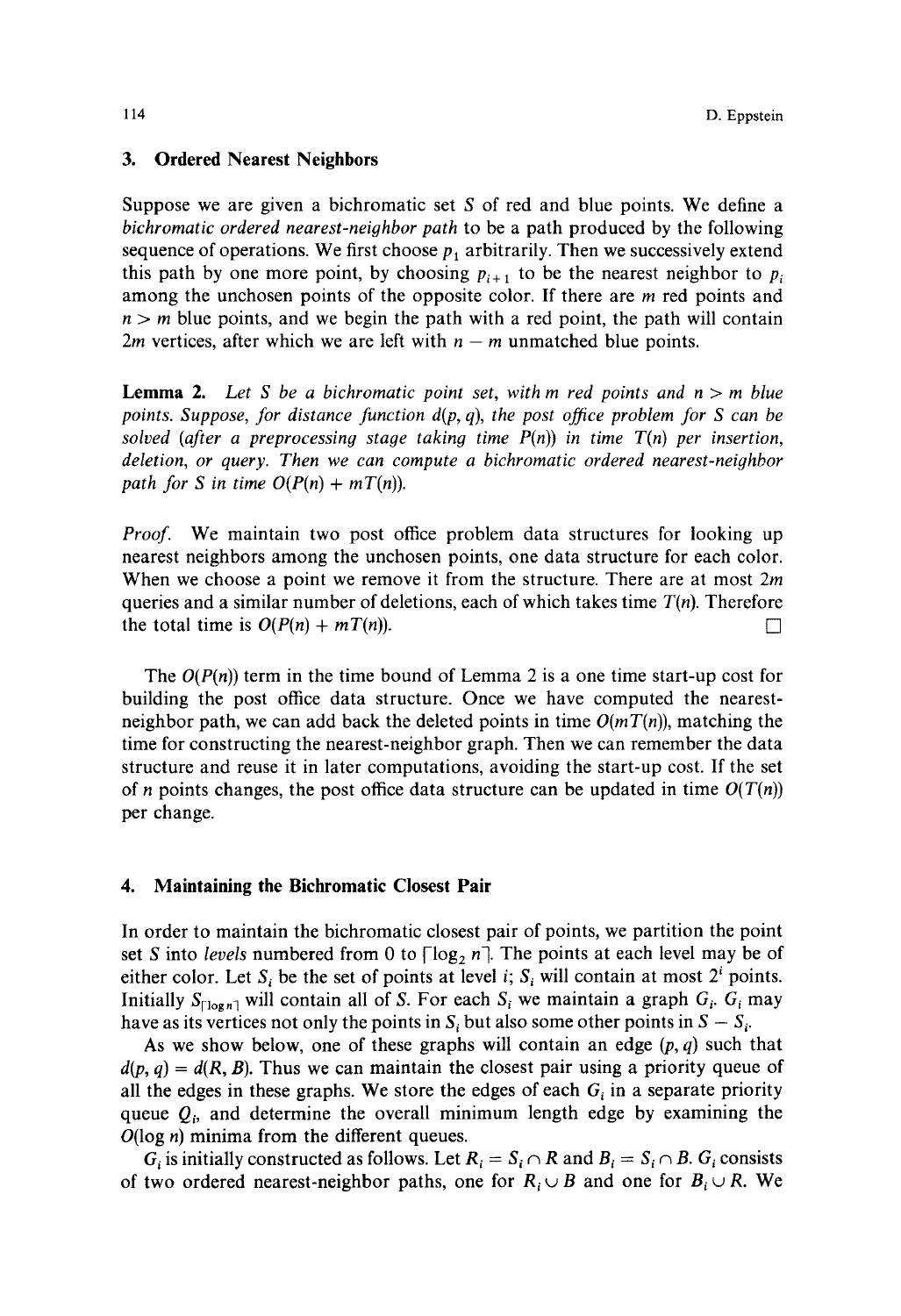keep a post office data structure for all of S; therefore  $G_i$  can be constructed in time  $O(|S_i|T(n))$  by Lemma 2 and the discussion following it. As the algorithm progresses we delete edges from  $G_i$  and periodically reconstruct it from scratch.

We also periodically reconstruct the overall data structure. If there were  $m$ points in S when it was last reconstructed, we reconstruct it after performing *m/2*  update operations. This ensures that n, the number of points in S is always between  $m/2$  and  $3m/2$ . The amortized time spent in a global reconstruction is  $O(T(n))$  per update, which can be charged to each update operation without affecting the asymptotic running time.

## *4.1. Inserting and Deleting Points*

Whenever we insert a point p into S, we place p in level 0. Then, as long as p is in a level *i* containing more than  $2<sup>i</sup>$  points, we move all points of level *i* to level  $i + 1$ , making level i empty. Once p enters a level i in which there are at most  $2^{i}$ points, we remove all graphs  $G_i$  for  $j < i$ , and reconstruct graph  $G_i$  as described above. We also discard all priority queues  $Q_i$ , for  $j < i$ , and reconstruct  $Q_i$  storing the edges of new  $G<sub>i</sub>$ .

We delete a point  $q$  from S as follows. We delete all the edges incident to  $q$ from each  $G_i$ . If we deleted a directed edge of the form  $(p, q)$ , then we also delete p from its present level, and add  $p$  to level 0 as if it were newly inserted. However, we do not delete any other edges incident to p. If  $q \in S_i$ , then there are at most two edges pointing toward  $q$  in  $G_i$ , and there is at most one such edge in any other graph  $G_i$ ,  $i \neq j$ . At most four edges are deleted from level j and at most two from each other level.  $O(log n)$  points are moved to level 0. As in the insertion procedure, we then move these points as a group through successive levels until the level they are in is large enough to hold them, and then reconstruct the graph for the level they end up in.

#### *4.2. Correctness*

In order to prove the correctness of the algorithm, we need the following obvious fact.

Lemma 3. *Let i be some level. Then the level of all points, which are inserted to S* or moved to level 0 after the most recent construction of  $G_i$ , is less than i.

The correctness of the algorithm now follows from the following lemma.

**Lemma 4.** *There is an edge (p, q) in one of the graphs G<sub>i</sub> such that*  $d(p, q) = d(R, B)$ *.* 

*Proof.* Let  $(p, q)$  be a bichromatic closest pair in S. Suppose without loss of generality that  $p \in R_i$  and  $q \in B_j$ , and that  $j \geq i$ . It follows from Lemma 3 that q was in S and p was in  $S_i$  when  $G_i$  was constructed the last time.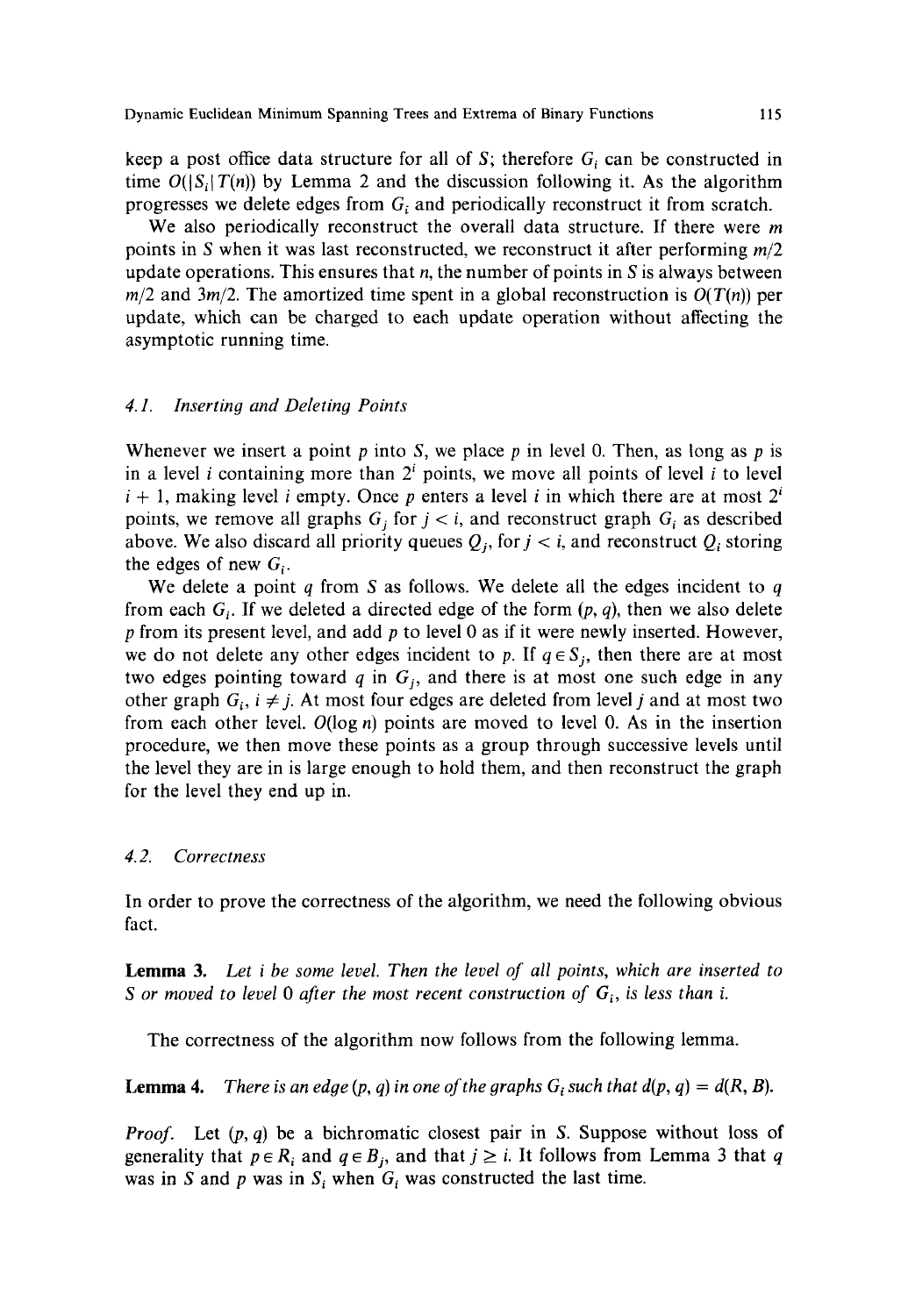First assume that  $q < p$  in the ordering of the nearest-neighbor path computed for  $R_i \cup B$ . Let  $(q, r)$  be the outgoing edge from q when that graph was constructed the last time. By definition of the bichromatic ordered nearest-neighbor path,  $d(q, r) \leq d(q, p)$ . If the edge  $(q, r)$  still exists, then it is a bichromatic closest pair and the lemma is obviously true, so assume that  $(q, r)$  has been deleted. Since q is still in S, the only way  $(q, r)$  could be deleted from  $G_i$  was that r was deleted from S. In that case,  $q$  would have been moved to level 0, which by Lemma 3 implies that  $j < i$ , a contradiction.

Similarly, assume that  $p < q$  in the ordering for  $R_i \cup B$ , and let  $(p, r)$  be the outgoing edge from  $p$  in that graph when it was last reconstructed. Then  $d(p, r) \leq d(p, q)$ , so if  $(p, r)$  is still in  $G_i$  it is a bichromatic closest pair. If it is not in  $G_i$ , then r must have been deleted, and p would have been moved to level 0, which by Lemma 3 contradicts the assumption that  $p$  is still in level  $i$ .

# *4.3. Time Analysis*

We first analyze the time spent reconstructing the entire data structure. Recall that, between periodic reconstructions, there is some value  $m$  so that  $n$  remains between  $m/2$  and  $3m/2$ . For convenience define N to be  $3m/2$ . Let  $T(n)$  be the time per operation in a nearest-neighbor query data structure. We assume that  $T(n)$  is monotonic, and satisfies the property  $T(N) = O(T(n))$  (as will be true for any polynomial or other well-behaved time bound). The time to perform each periodic reconstruction is then  $O(nT(n))$ , and each reconstruction happens after  $\Omega(n)$ updates, so the amortized time per update is  $O(T(n))$ .

We define for later use a potential function of a point  $p \in S_i$  to be

$$
\Phi(p) = c T(N) (\log_2 N + 1 - i),
$$

where c is some appropriate constant. Since  $i \leq \lceil \log_2 n \rceil$ ,  $\Phi(p)$  is always nonnegative. We define the overall potential function  $\Phi(S) = \sum_{p \in S} \Phi(p)$ .  $\Phi(S) =$  $O(nT(n) \log n)$  so the increase in  $\Phi$  occurring at reconstructions of the overall data structure, amortized per update, is  $O(T(n) \log n)$ .

Next, let us analyze the time spent in reconstructing  $G_i$ . The actual time spent in constructing  $G_i$  is  $O(2^i T(n))$ . We also spend an additional  $O(2^i)$  time to reconstruct the priority queue  $Q_i$ . However, observe that  $G_i$  is constructed only when the points from  $S_{i-1}$  are moved to  $S_i$ . Since the points are moved from  $S_{i-1}$ to  $S_i$  only if  $|S_{i-1}| > 2^{i-1}$ ,  $\Phi(S)$  decreases by at least  $c2^{i-1}T(N)$ . The amortized time in reconstructing  $G_i$  and updating the structure is thus zero if c is chosen sufficiently large.

When we insert a point, we add it to  $S_0$ , which increases  $\Phi(S)$  by  $cT(N)(log_2 N + 1)$ . Since the actual time spent in adding a point is  $O(log n)$  plus the time spent in reconstructing the appropriate graphs, the amortized running time of an insert operation is  $O(T(n) \log n)$ .

Deleting a point involves removing at most four edges from each  $G_i$  and  $Q_i$ , moving  $O(\log n)$  points to  $S_0$ , and reconstructing appropriate graphs. The total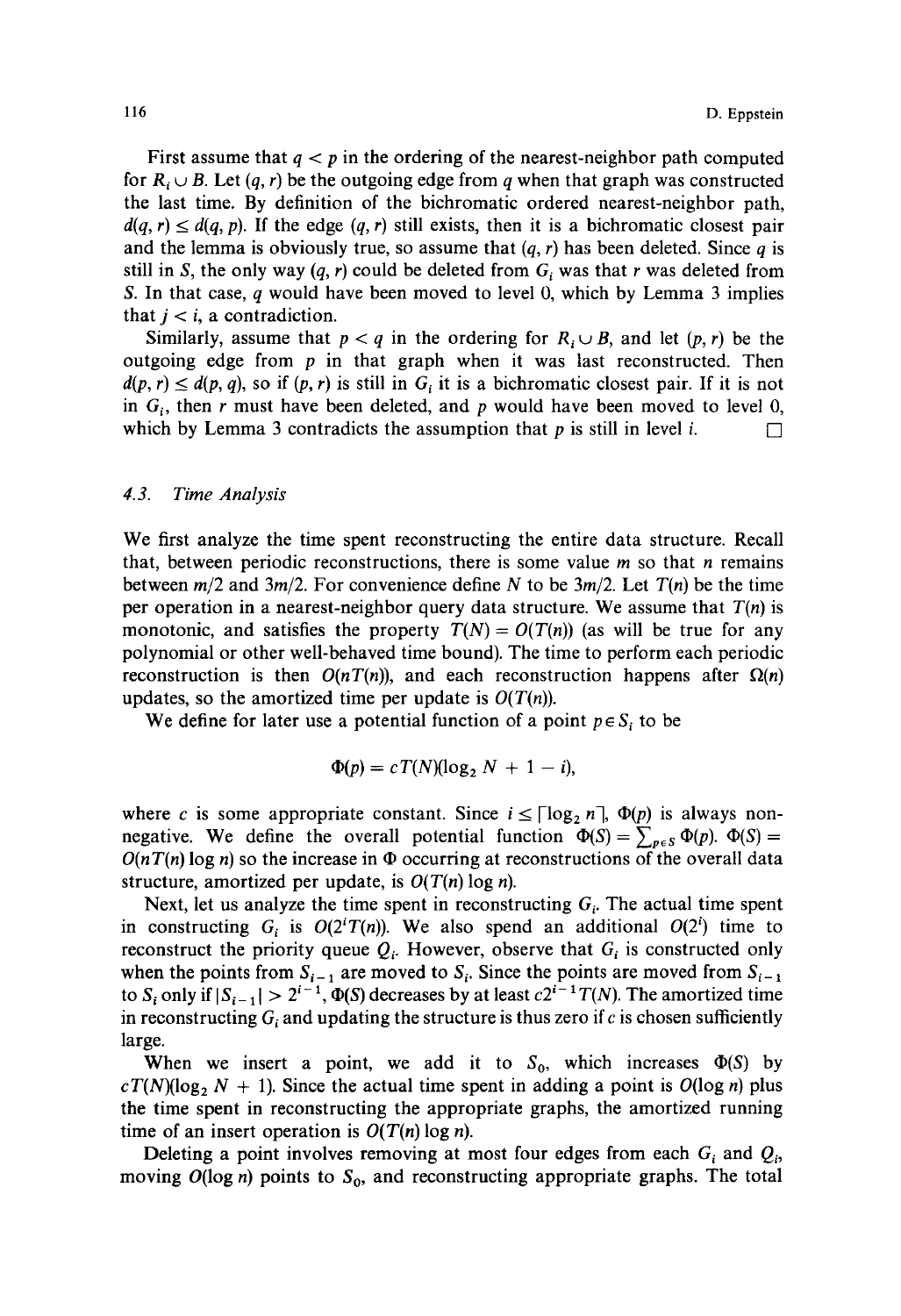time spent in deleting the edges from  $G_i$  and  $Q_i$  is  $O(\log^2 n)$ , and moving the points to  $S_0$  increases the total potential  $\Phi(S)$  by  $O(\log n) \cdot cT(N)(\log_2 N + 1) =$  $O(T(n) \log^2 n)$ . Since the amortized time spent in reconstructing the graphs is zero, the total amortized time spent in deleting a point is  $O(T(n) \log^2 n)$ .

**Theorem** 1. *Let d(p, q) be a distance function for which some data structure allows us to perform nearest-neighbor queries, and insert and delete points, in time*  $T(n)$ *per operation, and let T(n) be monotonic and satisfy T(3n) =*  $O(T(n))$ *. Then we can maintain the bichromatic closest distance*  $d(R, B)$ , as well as a pair of points realizing *that distance, in amortized time*  $O(T(n) \log n)$  *per insertion, and*  $O(T(n) \log^2 n)$  *per deletion.* 

The assumption that *T(n)* be linear or sublinear is a reasonable one, as in linear time we could answer nearest-neighbor queries simply by computing *d(p, q)* for all input points p. The space requirement for the data structure is  $O(n)$  for the paths at each level, plus the amount of space required for the nearest-neighbor data structure on a set of N points.

# **5. Diameter and Other Binary Functions**

The algorithm described above will work to compute the minimum value of any binary function, not necessarily a metric, as long as we can find an appropriate bichromatic ordered nearest-neighbor path, which can be done using a solution to the post office problem. By negating the distance function, we can compute the maximum value in a similar fashion.

The general problem of finding minima and maxima of binary functions is described by Dobkin and Suri [73, who give algorithms for maintaining such extrema in a semi-on-line model of computation, in which as each point is inserted we are told the time it will be deleted. However, no fully dynamic algorithm for these problems was previously known.

The technique as we described it works only for *bichromatic* problems. To extend it to uncolored problems, we replace a single uncolored point set by a colored set containing both one red point and one blue point in place of each uncolored point. However, the minimum of a binary function on such sets may be  $f(x, x)$  for some x, which we may wish to disallow; e.g., for the uncolored closest-pair problem we wish the points of the pair to be distinct. To avoid this difficulty, we can modify the distance function so that the distance between a point and itself is defined to be  $+\infty$ . We can use a data structure for the original post office problem to answer queries for the modified distance function as follows: simply remove the query point from the data structure, perform the query, and put any removed point back where it was. With this modification, uncolored closest pairs can be found by letting  $R = B = S$ . Of course, fully dynamic techniques were known for certain specific uncolored closest-pair problems [25] but these techniques did not generalize to binary functions or even arbitrary metrics.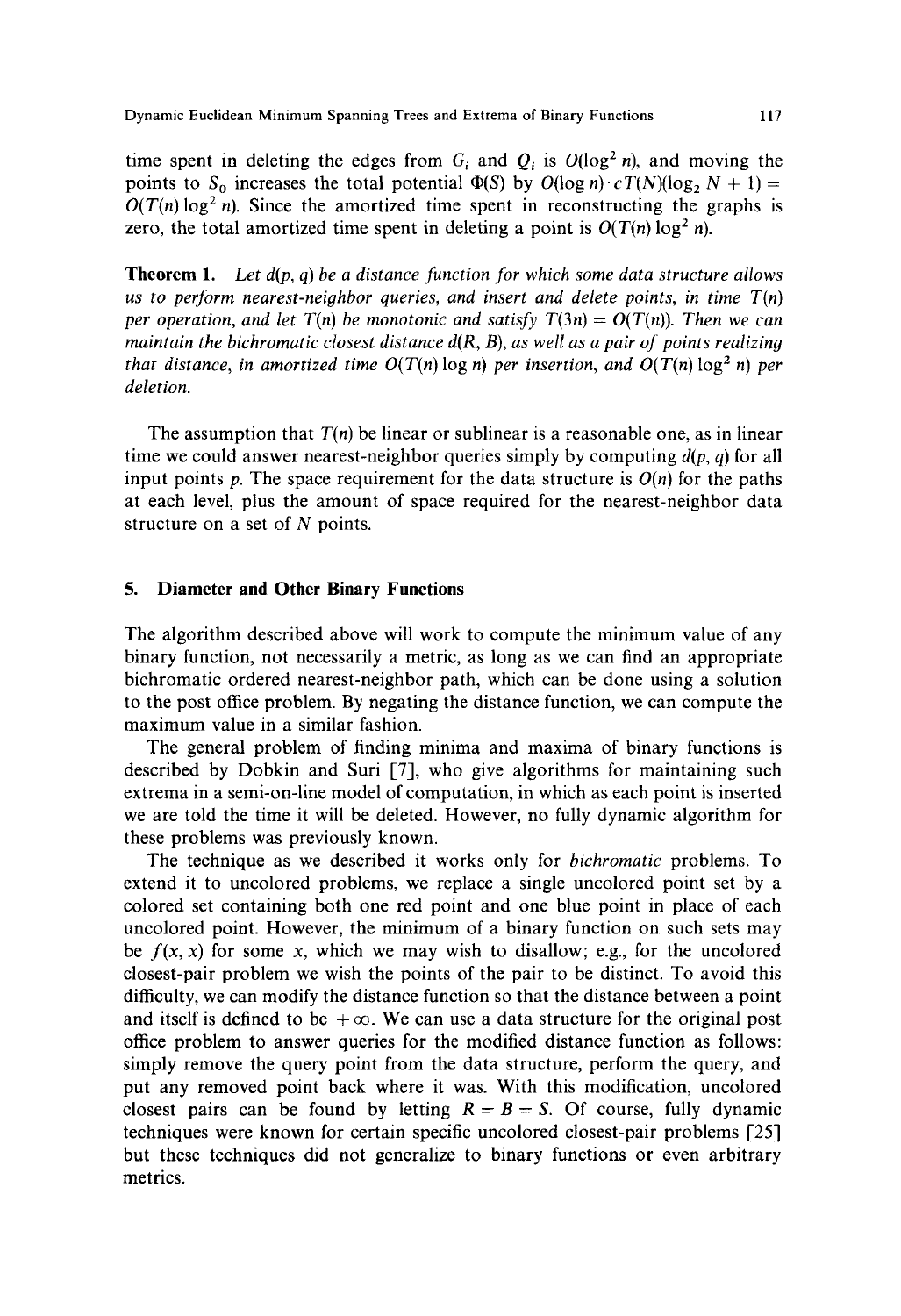We illustrate our technique with some examples of specific bichromatic and uncolored problems of minimizing binary functions.

The *bichromatic closest pair* of a planar point set can be maintained in time  $O(n^e)$  per insertion or deletion, by using the post office data structure cited in Lemma 1. In any higher dimension d, the bichromatic closest pair can be maintained in time  $O(n^{1-2/(\lceil d/2 \rceil+1)+\varepsilon})$  per update.

The *bichromatic farthest pair* of a two-colored planar point set is the farthest distance between any points of opposite colors, and is thus the maximum of the distance function. Using Agarwal and Matougek's methods [2], [3], a post office data structure for the negation of the Euclidean distance can be maintained in time  $O(n^{1-2/(\lceil d/2 \rceil+1)+\epsilon})$  per operation. Thus we can use our technique to maintain the bichromatic farthest pair in time  $O(n^{1-2/(\lceil d/2 \rceil+1)+\epsilon})$  per update.

The *diameter* of a point set is the uncolored version of the farthest pair problem. For this problem we do not even need to modify the distance function as described for uncolored problems in general: if we simply set  $R = B = S$  the uncolored and bichromatic farthest pairs will coincide. Thus the diameter can be maintained in the same time bound of  $O(n^{1-2/(\lceil d/2 \rceil+1)+\varepsilon})$  per update.

The same technique applies to the problems of the minimum separation among a set of rectangles or higher-dimensional axis-aligned boxes, the minimum or maximum distance between a set of points and a set of hyperplanes, and the minimum or maximum axis-aligned rectangles or boxes having a long diagonal defined by a pair of points. For each of these problems, Dobkin and Suri [7] give data structures that answer post office queries in sublinear time after polynomial preprocessing time. A static data structure of this type can be transformed to a fully dynamic structure using standard grouping methods, after which we can use our technique to achieve fully dynamic algorithms for maintaining these quantities with sublinear update times.

# **6. Dynamic Euclidean Minimum Spanning Trees**

We have seen how to use the nearest-neighbor searching problem to maintain the bichromatic closest pair of a point set, as points are inserted and deleted. We now apply these results in an algorithm for maintaining the Euclidean MST of a point set. The connection between bichromatic closest pairs and MSTs can be seen from the following lemma.

**Lemma 5** [1]. *Given a set of n points in*  $R^d$ , we can form a hierarchical collection *of O(n*  $log^{d-1}$  *n) bichromatic closest-pair problems, so that each point is involved in O(i<sup>d-1</sup>)* problems of size  $O(n/2^i)$   $(1 \le i \le \log n)$  and so that each MST edge is the *solution to one of the closest-pair problems.* 

*Proof Sketch.* For simplicity of exposition we demonstrate the result in the case that  $d = 2$ ; the higher-dimensional versions follow analogously.

If pq is an MST edge, and w is a double wedge having sufficiently small interior angle, with p in one half of w and q in the other, then *pq* must have the minimum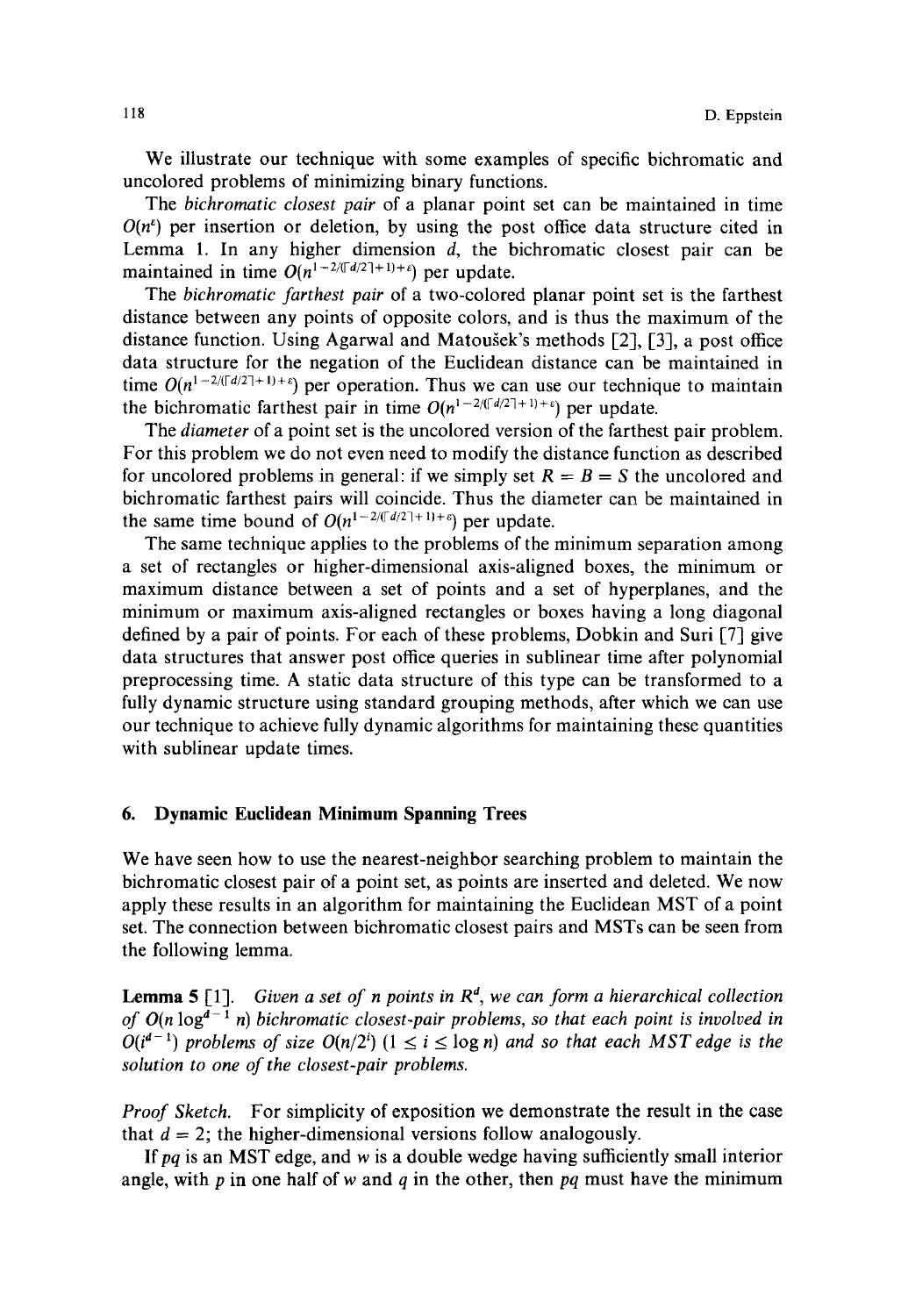Dynamic Euclidean Minimum Spanning Trees and Extrema of Binary Functions 119

distance over all such pairs defined by the points in w. Therefore if  $F$  is a family of double wedges with sufficiently small interior angles, such that for each pair of points  $(p, q)$  some double wedge  $w(p, q)$  in F has p on one side and q on the other, then every MST edge *pq* is the bichromatic closest pair for wedge  $w(p, q)$ .

Suppose the interior angle required is  $2\pi/k$ . We can divide the space around each point p into k wedges, each having that interior angle. Suppose edge *pq* falls inside one particular wedge w. We find a collection of double wedges, with sides parallel to w, that is guaranteed to contain  $pq$ . By repeating the construction  $k$ times, we are guaranteed to find a double wedge containing each possible edge.

For simplicity, assume that the sides of wedge w are horizontal and vertical. In the actual construction, w will have a smaller angle than  $\pi/2$ , but the details are similar. First choose a horizontal line with at most *n/2* points above it, and at most *n/2* points below. We continue recursively with each of these two subsets; therefore if the line does not cross *pq,* then *pq* is contained in a closest-pair problem generated in one of the two recursive subproblems. At this point we have two sets, above and below the line. We next choose a vertical line, again dividing the point set in half. We continue recursively with the pairs of sets to the left of the line, and to the right of the line. If the line does not cross *pq,* then *pq* will be covered by a recursive subproblem. If both lines crossed *pq,* so that it was not covered by any recursive subproblem, then  $w(p, q)$  can be taken to be one of two bichromatic closest-pair problems formed by opposite pairs of the quadrants formed by the two lines.

The inner recursion (along the vertical lines) gives rise to one subproblem containing p at each level of the recursion, and each level halves the total number of points, so p ends up involved in one problem of each possible size  $n/2^i$ . The outer recursion generates an inner recursion at each possible size, giving i problems total of each size  $n/2^i$ . The construction must be repeated for each of the k wedge angles, multiplying the bounds by  $O(1)$ .

Lemma 5 reduces the geometric MST problem to computing an MST in a graph whose vertices are the points of S and whose edges are  $O(n \log^{d-1} n)$ bichromatic closest pairs (BCPs). Insertion or deletion of a point changes  $O(\log^d n)$ edges of the graph. Hence, we can maintain the geometric MST by performing  $O(log^{d} n)$  updates in a data structure for maintaining the MST in a dynamic graph. The following recent result strengthens an  $O(m^{1/2})$ -time dynamic graph MST algorithm of Frederickson [14].

Lemma 6 [12]. *Given a graph subject to edge insertions and deletions, having at most n vertices and m edges at any one time, the MST can be maintained in time*   $O(n^{1/2} \log(m/n))$  per update.

If we combine these two results, we get an  $O(n^{1/2} \log^d n \log \log n)$ -time algorithm for maintaining the MST, once we know the corresponding BCP information. We can save a factor of  $O(\log \log n)$  using a more sophisticated  $O(n^{1/2})$ -time graph MST algorithm [13] or alternately we can use the following technique. Recall that our collection of BCP problems is formed by splitting a point set recursively with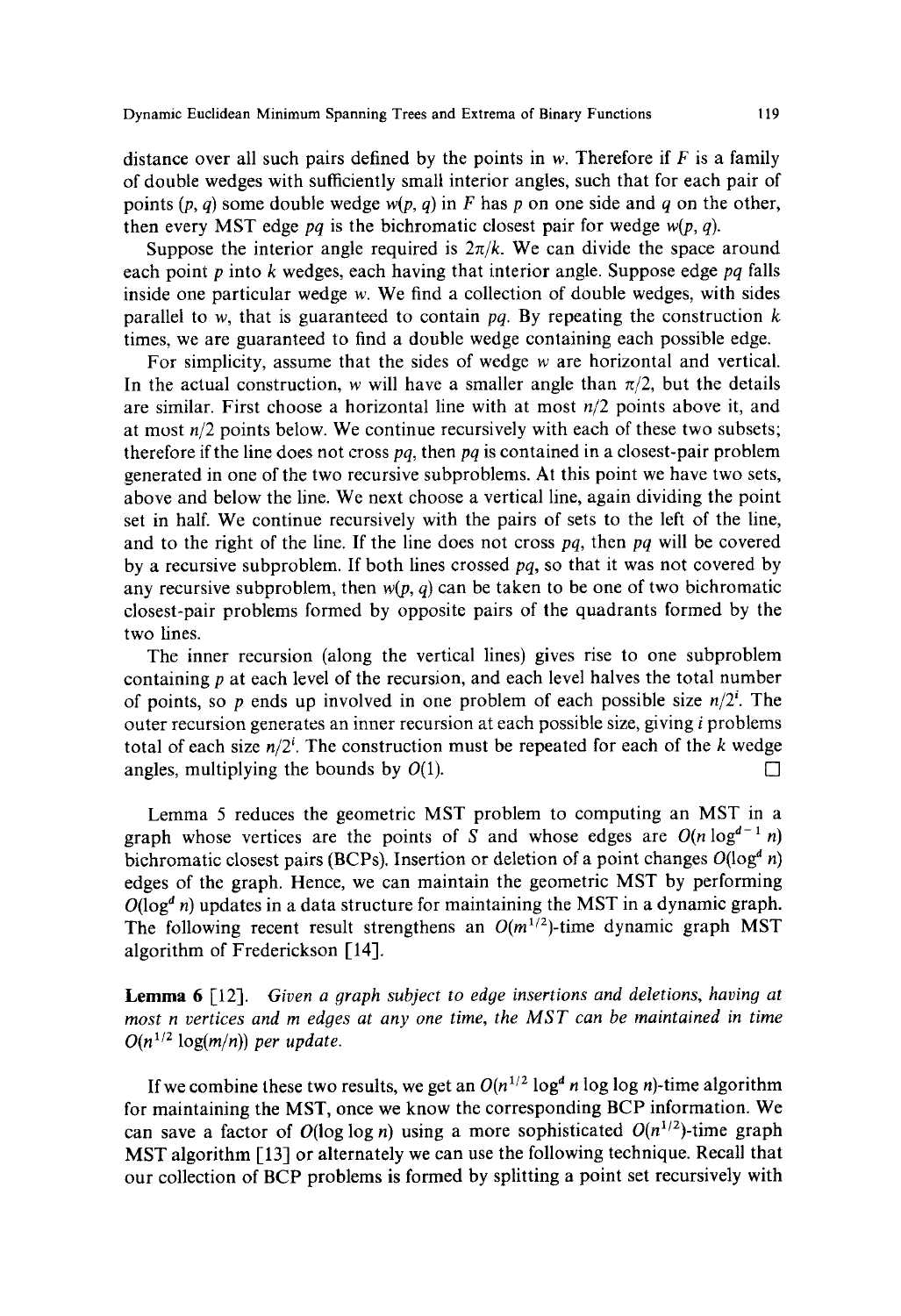a hyperplane, partitioning the points on each side of the hyperplane recursively, and combining the results with those of a lower-dimensional recursion along the hyperplane itself. For each hyperplane in the recursion, we maintain the MST of the BCP edges defined in all the subproblems both on the hyperplane itself and in the subproblems on either side of the hyperplane. Each spanning tree in a subproblem with k points is a subgraph of a graph with  $3k$  edges, formed as the union of MSTs in each subproblem. Each update in this spanning tree can be performed in  $O(k^{1/2})$  time, and each update in the geometric problem gives rise to  $O(log^d k)$  updates in each subproblem. The total time for performing MST updates is then

$$
\sum_{i=0}^{\log_2 n} O(\log^d n) O(n/2^i)^{1/2} = O(n^{1/2} \log^d n).
$$

The time bound for maintaining the solutions to the BCP problems is  $\sum i^{d-1} T(n/2^i)$  per insertion or deletion, where  $T(n)$  is the time to update a single such problem. If  $T(n) = \Omega(n^e)$  for some  $\varepsilon > 0$ , this sum reduces to  $O(T(n))$ .

The hierarchical structure of Lemma 5 can be periodically rebalanced in a similar amortized time bound. After  $\Theta(n/2^i)$  insertions in a subproblem of size  $\Theta(n/2^i)$ , we rebuild the hierarchical decomposition for that subproblem, reconstruct the BCP data structure, rebuild the MST data structures within that subproblem, and update the MST structures for higher-level problems. The time for rebuilding the BCP structure is an amortized  $T(n) \log^{O(1)} n$  per operation; again if  $T(n) =$  $\Omega(n^{\epsilon})$  the polylogarithmic factor goes away. The MST data structure can be rebuilt in close to linear time [12], so it only contributes an additive polylogarithmic term to the total amortized time. We delete and reinsert  $O(n/2^i)$  edges in higher levels of the MST data structure, in time

$$
\sum_{j=0}^i O(n/2^i)O(n/2^j)^{1/2}=O(n^{3/2}/2^i).
$$

So these rebalancing MST updates take an amortized time bound of  $O(n^{1/2})$ per insertion to the given subproblem, for a total amortized bound of simply  $O(n^{1/2} \log^d n)$ .

We have proven our main result:

**Theorem 2.** A Euclidean MST of a set of points in  $R<sup>d</sup>$  can be maintained in *amortized time O(n<sup>1/2</sup> log<sup>d</sup> <i>n)* per update for  $d \leq 4$  and in time  $O(n^{1-2/(\lceil d/2 \rceil+1)+\epsilon})$  for  $d>4$ .

*Proof.* We maintain the hierarchical decomposition into BCP problems of Lemma 5, periodically rebalanced as described above. For each subproblem in the hierarchy we maintain a dynamic graph MST data structure, also described above. Each point insertion or deletion causes BCP updates, taking amortized time  $O(n^{1-2/(\lceil d/2 \rceil+1)+\epsilon})$ , MST updates taking time  $O(n^{1/2} \log^d n)$ , and rebalancing taking amortized time dominated by the BCP and MST updates.  $\Box$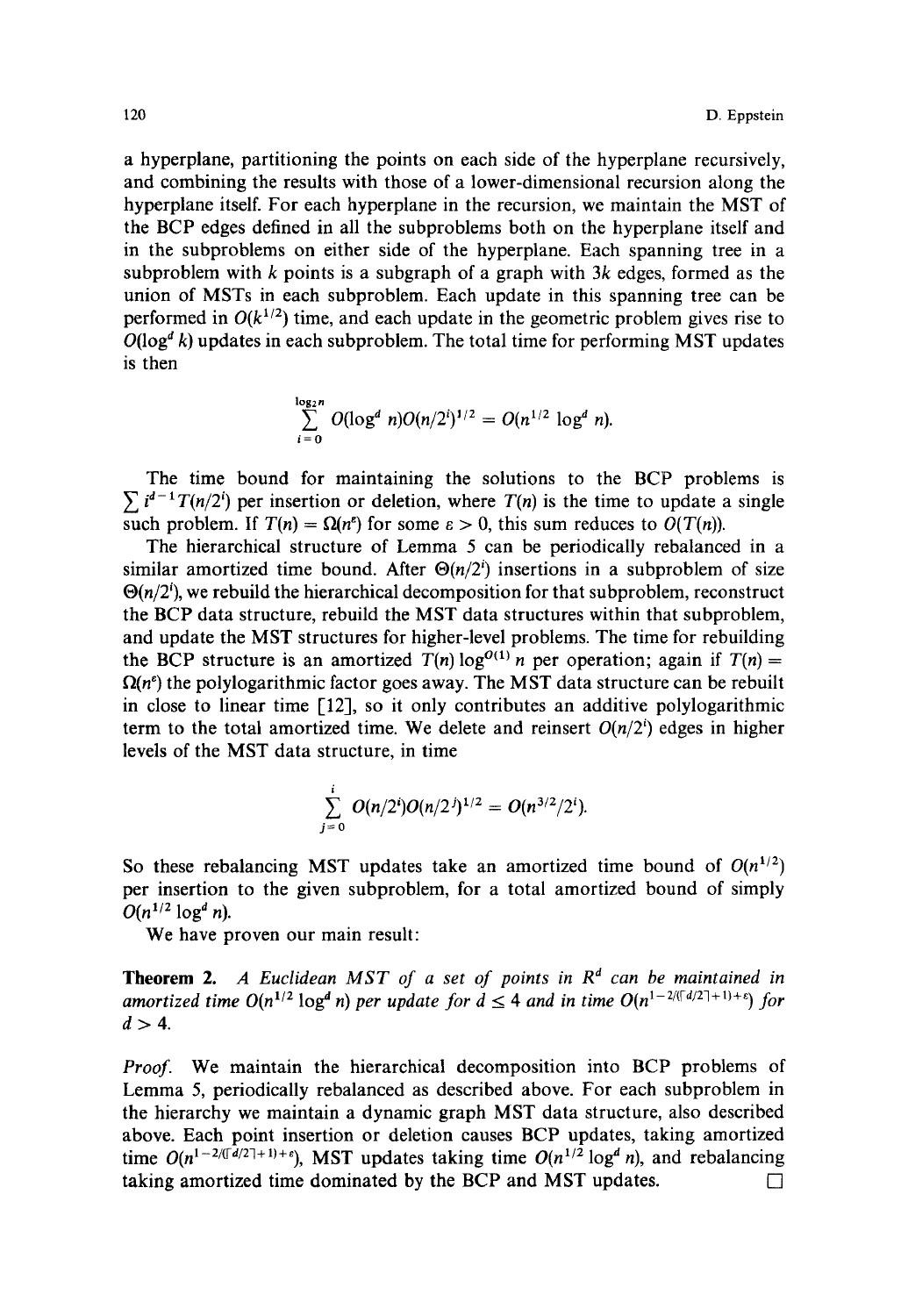The space is bounded by that for the nearest-neighbor data structure,  $O(n^{1+\epsilon})$ in  $R<sup>2</sup>$ , or worse bounds in higher dimensions.

We note that, for rectilinear  $(L_1 \text{ and } L_{\infty})$  metrics, orthogonal range query data structures can be used to answer dynamic BCP queries in  $O(log^d n)$  time per update  $[27]$ .

**Theorem 3.** *The rectilinear MST of a set of n points in*  $R<sup>d</sup>$  *can be maintained in time*  $O(n^{1/2} \log^d n)$  *per update.* 

# **7. Conclusions**

We have described algorithms for maintaining the MST of a changing point set, the BCP of a colored point set, and many other dynamic geometry problems including diameter and bichromatic farthest pairs.

This naturally raises the question of how much farther our algorithms can be extended or improved. It may be possible to compute the ordered nearest-neighbor graph more quickly than the current method, which involves n updates in a post office problem. It is not necessary that the graph form a path; it must only have bounded in-degree.

It is open whether the ordered nearest-neighbor sequence we generate, or any other sequence for which the nearest-neighbor in-degree is constant, can be found quickly in parallel. Our method of picking a point at a time and finding its nearest neighbor in the remaining set seems inherently sequential, but perhaps a different approach will work.

#### **Acknowledgments**

Portions of this paper appear in a preliminary form in a conference abstract [2], co-authored with Pankaj Agarwal and Jirka Matougek which also contains results of Agarwal and Matoušek on half-space range searching and nearest-neighbor queries. I thank Pankaj for the many improvements he made in this presentation while readying that paper for publication.

# **References**

- 1. P. K. Agarwal, H. Edelsbrunner, O. Schwarzkopf, and E. Welzl. Euclidean minimum spanning trees and bichromatic closest pairs. *Discrete Comput. Geom.*, 6:407-422, 1991.
- 2. P. K. Agarwal, D. Eppstein, and J. Matoušek. Dynamic algorithms for half-space reporting, proximity problems, and geometric minimum spanning trees. *Proc. 33rd Annual Syrup. on Foundations of Computer Science,* pages 80-89, 1992.
- 3. P. K. Agarwal and J. Matougek. Ray shooting and parametric search. *Proc. 24th ACM Syrup. on Theory of Computing,* pages 517-526, 1992.
- 4. P. K. Agarwal and M. Sharir. Off-line dynamic maintenance of the width of a planar point set. *Comput. Geom. Theory Appl.,* 1:65-78, 1991.